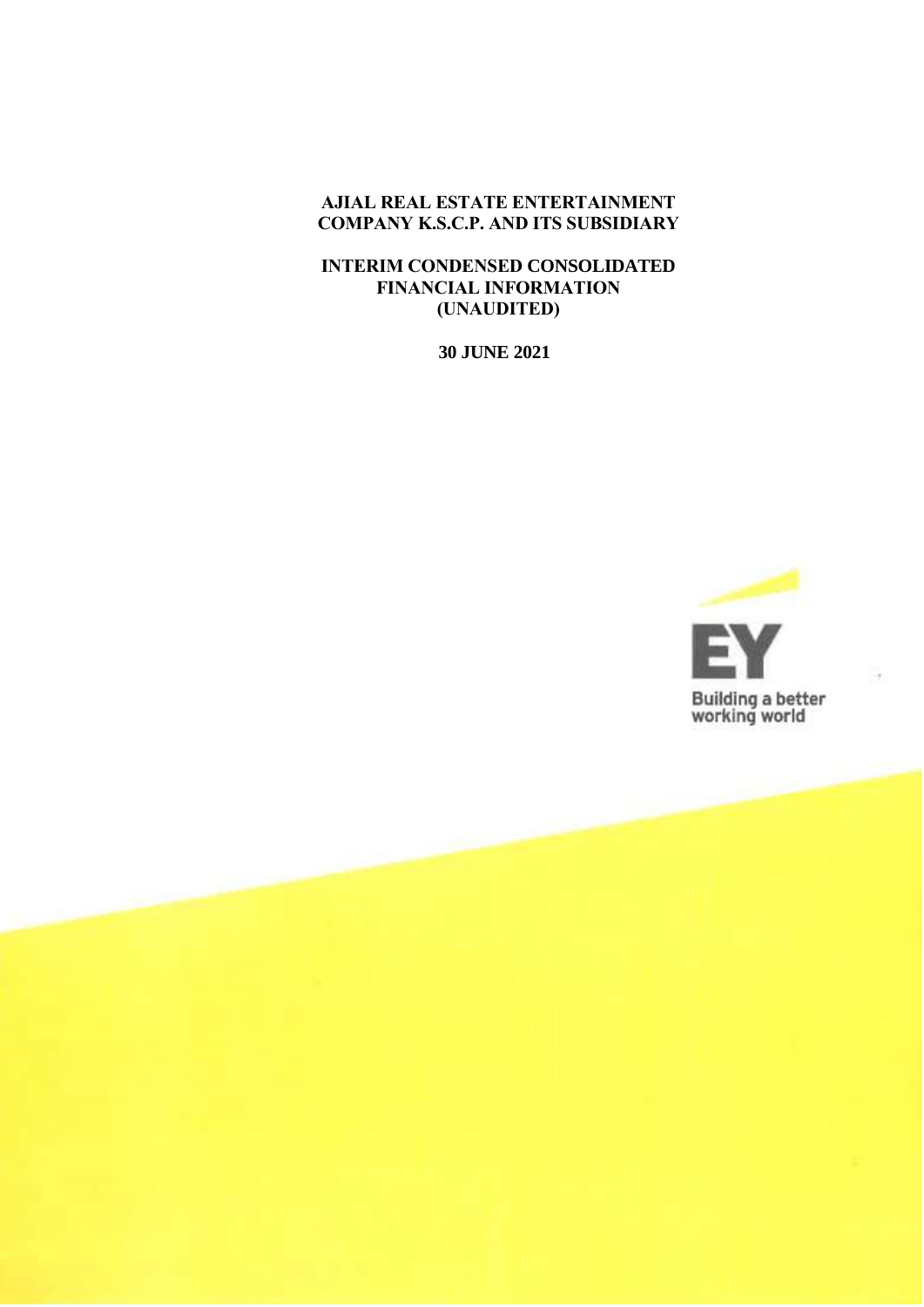

Ernst & Young Al Aiban, Al Osaimi & Partners P.O. Box 74, Safat 13001 Safat, Kuwait Baitak Tower, 18–20th Floor Safat Square Ahmed Al Jaber Street Kuwait

Tel: +965 2295 5000 / +965 2295 2880 Fax: +965 2245 6419

www.ey.com

### **REPORT ON REVIEW OF INTERIM CONDENSED CONSOLIDATED FINANCIAL INFORMATION TO THE BOARD OF DIRECTORS OF AJIAL REAL ESTATE ENTERTAINMENT COMPANY K.S.C.P.**

### *Introduction*

We have reviewed the accompanying interim condensed consolidated statement of financial position of Ajial Real Estate Entertainment Company K.S.C.P. (the "Parent Company") and its subsidiary (collectively, the "Group") as at 30 June 2021, and the related interim condensed consolidated statement of profit or loss, interim condensed consolidated statement of comprehensive income for the three-month and six-month periods then ended, interim condensed consolidated statement of changes in equity and the interim condensed consolidated statement of cash flows for the six months period then ended. The management of the Parent Company is responsible for the preparation and presentation of the interim condensed consolidated financial information in accordance with International Accounting Standard 34, *Interim Financial Reporting* ("IAS 34"). Our responsibility is to express a conclusion on the interim condensed consolidated financial information based on our review.

### *Scope of Review*

We conducted our review in accordance with International Standard on Review Engagements 2410, *"Review of Interim Financial Information Performed by the Independent Auditor of the Entity"*. A review of interim condensed consolidated financial information consists of making inquiries, primarily of persons responsible for financial and accounting matters, and applying analytical and other review procedures. A review is substantially less in scope than an audit conducted in accordance with International Standards on Auditing; and consequently, does not enable us to obtain assurance that we would become aware of all significant matters that might be identified in an audit. Accordingly, we do not express an audit opinion.

### *Conclusion*

Based on our review, nothing has come to our attention that causes us to believe that the accompanying interim condensed consolidated financial information is not prepared, in all material respects, in accordance with IAS 34.

### **Report on other Legal and Regulatory Requirements**

Furthermore, based on our review, the interim condensed consolidated financial information is in agreement with the books of account of the Parent Company. We further report that, to the best of our knowledge and belief, we have not become aware of any violations of the Companies Law No. 1 of 2016, as amended, and its executive regulations, as amended, or of the Parent Company's Memorandum of Incorporation and Articles of Association have occurred during the six months period ended 30 June 2021 that might have had a material effect on the business of the Parent Company or on its financial position.

We further report that, during the course of our review, to the best of our knowledge and belief, we have not become aware of any violations of the provisions of Law No 7 of 2010 concerning the Capital Markets Authority and its related regulations during the six-months period ended 30 June 2021 that might have had a material effect on the business of the Parent Company or on its financial position.

ABDULKARIM ALSAMDAN LICENCE NO. 208 A EY AL AIBAN, AL OSAIMI & PARTNERS

28 July 2021 Kuwait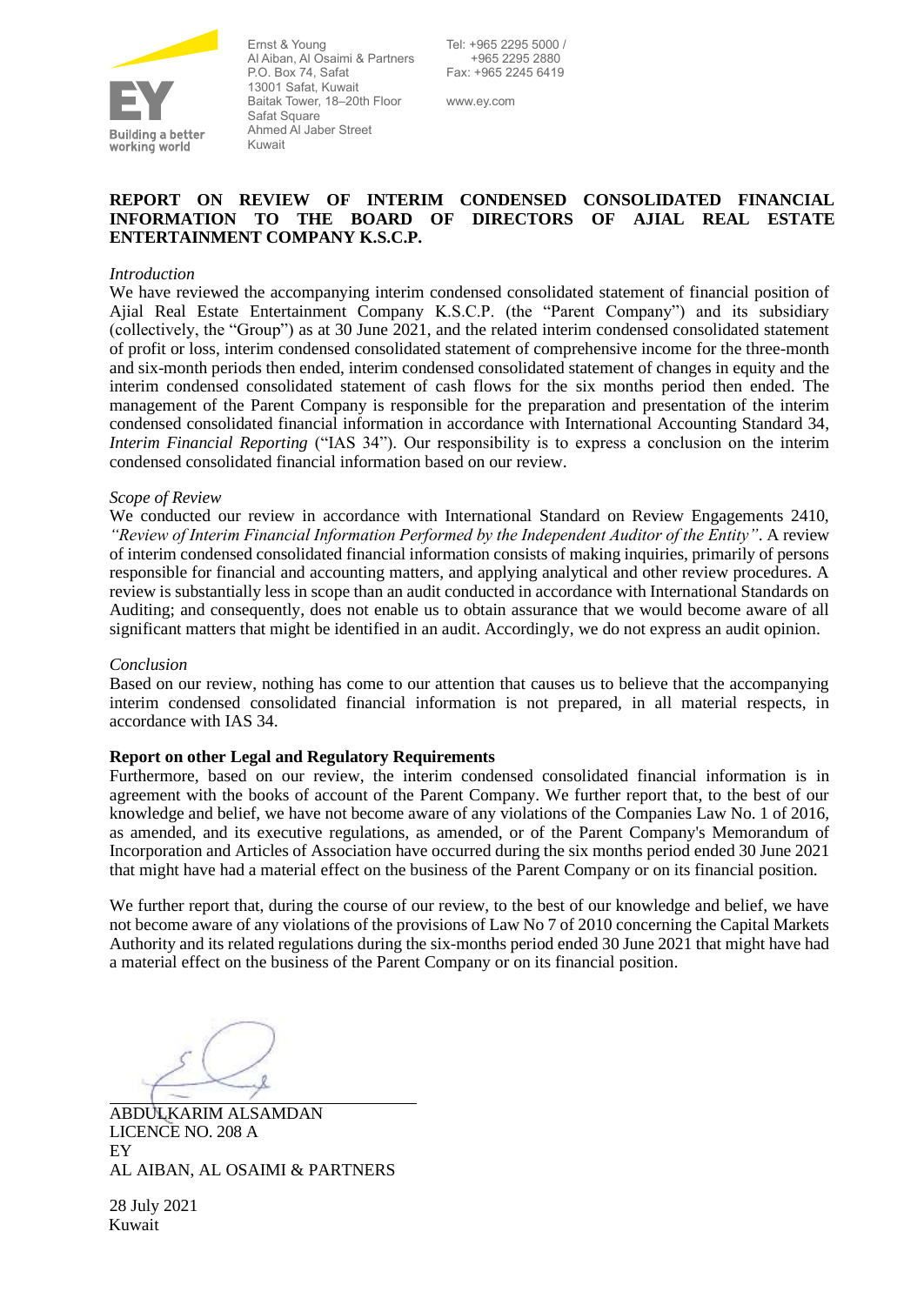# INTERIM CONDENSED CONSOLIDATED STATEMENT OF PROFIR OR LOSS (UNAUDITED)

For the period ended 30 June 2021

|                                                                                                                                                                                         |              | Three months ended<br>30 June          |                     | Six months ended<br>30 June            |                       |  |
|-----------------------------------------------------------------------------------------------------------------------------------------------------------------------------------------|--------------|----------------------------------------|---------------------|----------------------------------------|-----------------------|--|
|                                                                                                                                                                                         | <b>Notes</b> | 2021<br>$\boldsymbol{K}\boldsymbol{D}$ | 2020<br>KD          | 2021<br>$\boldsymbol{K}\boldsymbol{D}$ | 2020<br>KD            |  |
| Rental and services income<br>Property operating expenses                                                                                                                               |              | 306,378<br>(100, 164)                  | 73,636<br>(60,990)  | 604,988<br>(172, 594)                  | 392,404<br>(136,990)  |  |
| Net rental income                                                                                                                                                                       |              | 206,214                                | 12,646              | 432,394                                | 255,414               |  |
| Share of result from associates<br>Unrealised gain on financial assets at fair value                                                                                                    | 6            | 814,697                                | 677,701             | 1,763,066                              | 1,515,268             |  |
| through profit or loss<br>Dividend income                                                                                                                                               |              | 255,673<br>11,099                      | 61,712              | 354,220<br>11,099                      | 27,820                |  |
| Net investment income                                                                                                                                                                   |              | 1,081,469                              | 739,413             | 2,128,385                              | 1,543,088             |  |
| <b>Total operating income</b>                                                                                                                                                           |              | 1,287,683                              | 752,059             | 2,560,779                              | 1,798,502             |  |
| Administrative expenses                                                                                                                                                                 |              | (200, 029)                             | (192, 214)          | (392, 110)                             | (400, 643)            |  |
| Net operating income                                                                                                                                                                    |              | 1,087,654                              | 559,845             | 2,168,669                              | 1,397,859             |  |
| Other income<br>Finance costs<br>Reversal of legal claim                                                                                                                                | 16           | 14,756<br>(94, 410)                    | 70,651<br>(95, 403) | 30,998<br>(198, 778)<br>822,191        | 105,072<br>(225, 374) |  |
| <b>PROFIT FOR THE PERIOD BEFORE</b><br><b>CONTRIBUTION TO KUWAIT</b><br>FOUNDATION FOR THE ADVANCEMENT<br>OF SCIENCES (KFAS), NATIONAL<br><b>LABOUR SUPPORT TAX (NLST) AND</b><br>ZAKAT |              | 1,008,000                              | 535,093             | 2,823,080                              | 1,277,557             |  |
| Contribution to KFAS<br><b>NLST</b><br>Zakat                                                                                                                                            |              | (1,316)<br>(25, 431)<br>(2, 324)       | (13, 695)           | (8,716)<br>(71,081)<br>(11, 539)       | (32, 883)             |  |
| PROFIT FOR THE PERIOD                                                                                                                                                                   |              | 978,929                                | 521,398             | 2,731,744                              | 1,244,674             |  |
| <b>BASIC AND DILUTED EARNINGS PER</b><br><b>SHARE</b>                                                                                                                                   | 4            | 5.06 fils                              | 2.70 fils           | 14.12 fils                             | $6.43$ fils           |  |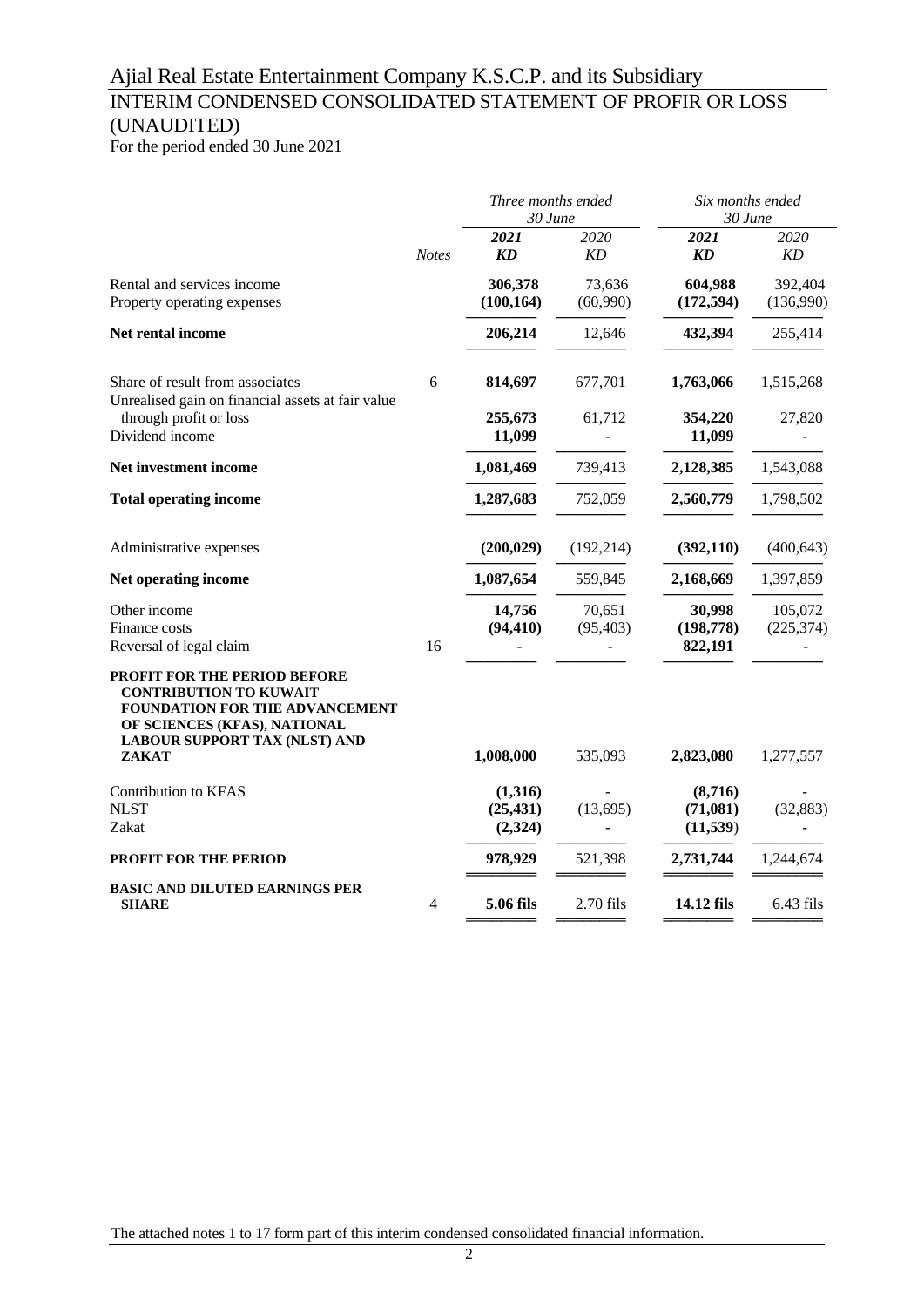## INTERIM CONDENSED CONSOLIDATED STATEMENT OF COMPREHENSIVE INCOME (UNAUDITED)

For the period ended 30 June 2021

|                                                                                                                                                                                                               | Three months ended<br>$30$ June |            | Six months ended<br>$30$ June |            |
|---------------------------------------------------------------------------------------------------------------------------------------------------------------------------------------------------------------|---------------------------------|------------|-------------------------------|------------|
|                                                                                                                                                                                                               | 2021<br>KD                      | 2020<br>KD | 2021<br>KD                    | 2020<br>KD |
| Profit for the period                                                                                                                                                                                         | 978,929                         | 521,398    | 2,731,744                     | 1,244,674  |
| Other comprehensive (loss) income<br>Other comprehensive (loss) income that<br>may be reclassified to profit or loss in<br>subsequent periods:<br>Foreign currency translation adjustments of<br>an associate | (40, 379)                       | (145, 033) | (99, 228)                     | 126,992    |
| Other comprehensive (loss) income for the<br>period                                                                                                                                                           | (40, 379)                       | (145, 033) | (99, 228)                     | 126,992    |
| <b>TOTAL COMPREHENSIVE INCOME FOR THE</b><br><b>PERIOD</b>                                                                                                                                                    | 938,550                         | 376,365    | 2,632,516                     | 1,371,666  |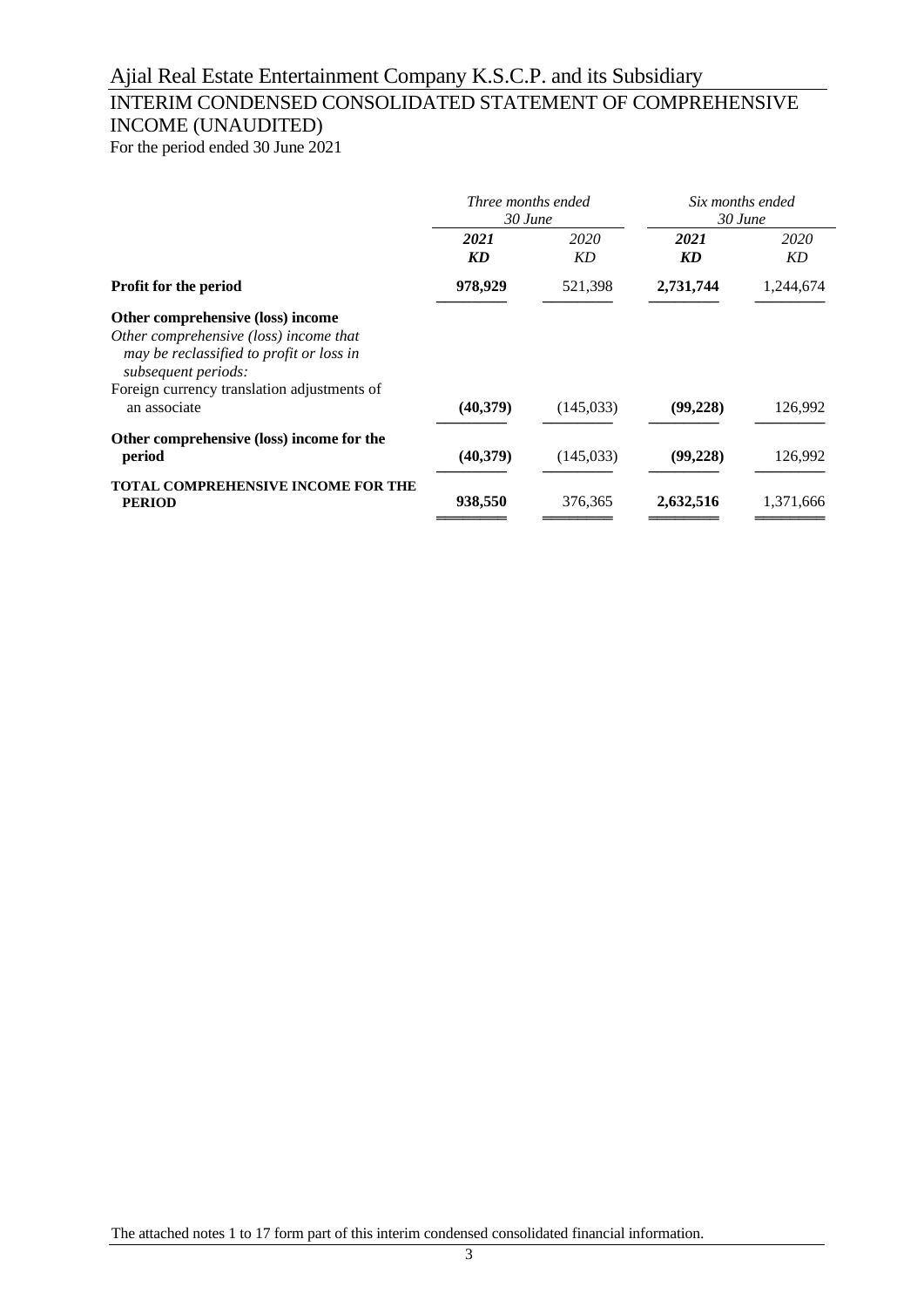## INTERIM CONDENSED CONSOLIDATED STATEMENT OF FINANCIAL POSITION (UNAUDITED)

As at 30 June 2021

|                                                                   |                | 30 June<br>2021      | (Audited)<br>31 December<br>2020 | 30 June<br>2020      |
|-------------------------------------------------------------------|----------------|----------------------|----------------------------------|----------------------|
| <b>ASSETS</b>                                                     | <b>Notes</b>   | <b>KD</b>            | KD                               | KD                   |
| <b>Non-current assets</b>                                         |                |                      |                                  |                      |
| Property and equipment                                            |                | 324,037              | 336,658                          | 381,191              |
| Investment properties                                             | 5              | 77,740,736           | 72,244,626                       | 68,992,199           |
| Investment in associates                                          | 6              | 72,768,360           | 71,910,996                       | 70,569,909           |
| Receivable from sublease                                          |                |                      | 255,715                          | 632,176              |
|                                                                   |                | 150,833,133          | 144,747,995                      | 140,575,475          |
| <b>Current assets</b><br>Receivable from sublease                 |                |                      |                                  |                      |
| Account receivables and prepayments                               |                | 632,175<br>1,077,623 | 744,561<br>1,280,729             | 728,026<br>1,541,673 |
| Financial assets at fair value through profit or loss             |                | 1,864,941            | 1,510,721                        | 1,614,848            |
| Wakala investment deposits                                        |                |                      | 580,000                          | 530,000              |
| Bank balances and cash                                            | 7              | 1,757,033            | 1,901,396                        | 1,548,986            |
|                                                                   |                | 5,331,772            | 6,017,407                        | 5,963,533            |
| <b>TOTAL ASSETS</b>                                               |                | 156,164,905          | 150,765,402                      | 146,539,008          |
| <b>EQUITY AND LIABILITIES</b>                                     |                |                      |                                  |                      |
| <b>Equity</b>                                                     |                |                      |                                  |                      |
| Share capital                                                     | 8              | 19,448,100           | 19,448,100                       | 18,522,000           |
| Share premium                                                     |                | 5,199,430            | 5,199,430                        | 5,199,430            |
| Statutory reserve                                                 |                | 1,437,410            | 1,437,410                        | 1,293,969            |
| Voluntary reserve                                                 |                | 1,253,779            | 1,253,779                        | 1,110,338            |
| Capital surplus                                                   |                |                      |                                  | 759,234              |
| Treasury shares                                                   | 9              | (319, 250)           | (319,250)                        | (319, 250)           |
| Effect of change in accounting policy of investment<br>properties |                | 46,118,487           | 46,118,487                       | 46,118,487           |
| Foreign currency translation reserve                              |                | (125,607)            | (26, 379)                        | 62,087               |
| Retained earnings                                                 |                | 55,537,076           | 52,805,332                       | 53,127,835           |
| <b>Total equity</b>                                               |                | 128,549,425          | 125,916,909                      | 125,874,130          |
| <b>Non-current liabilities</b>                                    |                |                      |                                  |                      |
| Employees' end of service benefits                                |                | 314,794              | 292,258                          | 264,259              |
| Account payables and accruals                                     |                | 504,180              | 740,060                          | 1,134,468            |
| Murabaha payables                                                 | $10\,$         | 22,900,000           | 20,400,000                       | 16,200,000           |
|                                                                   |                | 23,718,974           | 21,432,318                       | 17,598,727           |
| <b>Current liabilities</b>                                        |                |                      |                                  |                      |
| Account payables and accruals                                     |                | 2,895,253            | 3,217,749                        | 3,026,975            |
| Bank overdraft                                                    | $\overline{7}$ | 1,253                | 198,426                          | 39,176               |
| Murabaha payables                                                 | $10\,$         | 1,000,000            |                                  |                      |
|                                                                   |                | 3,896,506            | 3,416,175                        | 3,066,151            |
| <b>Total liabilities</b>                                          |                | 27,615,480           | 24,848,493                       | 20,664,878           |
| <b>TOTAL EQUITY AND LIABILITIES</b>                               |                | 156,164,905          | 150,765,402                      | 146,539,008          |
|                                                                   |                |                      |                                  |                      |
|                                                                   |                |                      |                                  |                      |

Sheikh\ Ali Al Abdullah Al Khalifah Al Sabah Chairman

Sheikh\ Hamad Mubarak Jaber Al Ahmad Al Sabah Vice Chairman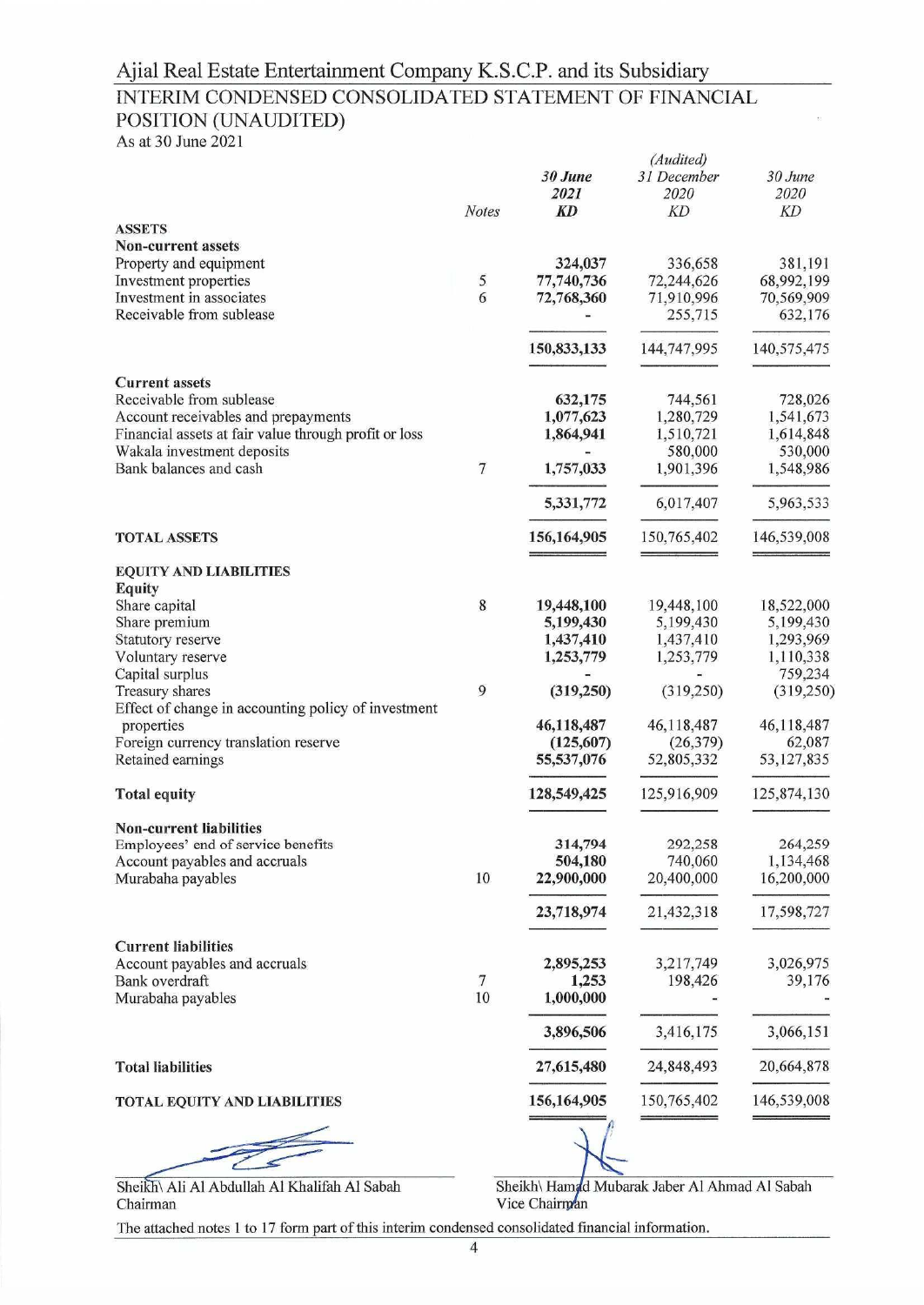### INTERIM CONDENSED CONSOLIDATED STATEMENT OF CHANGES IN EQUITY (UNAUDITED) For the period ended 30 June 2021

|                                                                                            | <b>Share</b><br>Capital<br>KD | <b>Share</b><br>premium<br>KD | <b>Statutory</b><br>reserve<br>KD | Voluntary<br>reserve<br>KD | Capital<br>surplus<br>KD | Treasury<br>shares<br>KD | Effect of<br>change<br>in accounting<br><i>policy of</i><br>investment<br>properties<br>KD | Foreign<br>currency<br>translation<br>reserve<br>KD | Retained<br>earnings<br>KD | Total<br>equity<br>KD                 |
|--------------------------------------------------------------------------------------------|-------------------------------|-------------------------------|-----------------------------------|----------------------------|--------------------------|--------------------------|--------------------------------------------------------------------------------------------|-----------------------------------------------------|----------------------------|---------------------------------------|
| As at 1 January 2021<br>Profit for the period<br>Other comprehensive loss for the period   | 19,448,100                    | 5,199,430                     | 1,437,410                         | 1,253,779                  |                          | (319,250)                | 46,118,487                                                                                 | (26,379)<br>(99, 228)                               | 52,805,332<br>2,731,744    | 125,916,909<br>2,731,744<br>(99, 228) |
| Total comprehensive (loss) income for the<br>period                                        |                               |                               |                                   |                            |                          |                          |                                                                                            | (99, 228)                                           | 2,731,744                  | 2,632,516                             |
| As at 30 June 2021                                                                         | 19,448,100                    | 5,199,430                     | 1,437,410                         | 1,253,779                  | $\overline{\phantom{a}}$ | (319,250)                | 46,118,487                                                                                 | (125,607)                                           |                            | 55,537,076 128,549,425                |
|                                                                                            | <b>Share</b><br>capital<br>KD | <b>Share</b><br>premium<br>KD | <i>Statutory</i><br>reserve<br>KD | Voluntary<br>reserve<br>KD | Capital<br>surplus<br>KD | Treasury<br>shares<br>KD | Effect of<br>change<br>in accounting<br><i>policy of</i><br>investment<br>properties<br>KD | Foreign<br>currency<br>translation<br>reserve<br>KD | Retained<br>earnings<br>KD | Total<br>equity<br>KD                 |
| As at 1 January 2020<br>Profit for the period<br>Other comprehensive income for the period | 18,522,000                    | 5,199,430                     | 1,293,969                         | 1,110,338                  | 759,234                  | (319,250)                | 46,118,487<br>$\overline{\phantom{a}}$                                                     | (64,905)<br>126,992                                 | 51,883,161<br>1,244,674    | 124,502,464<br>1,244,674<br>126,992   |
| Total comprehensive income for the period                                                  |                               |                               |                                   |                            |                          |                          | $\overline{\phantom{a}}$                                                                   | 126,992                                             | 1,244,674                  | 1,371,666                             |
| As at 30 June 2020                                                                         | 18,522,000                    | 5,199,430                     | 1,293,969                         | 1,110,338                  | 759,234                  | (319,250)                | 46,118,487                                                                                 | 62,087                                              | 53,127,835                 | 125,874,130                           |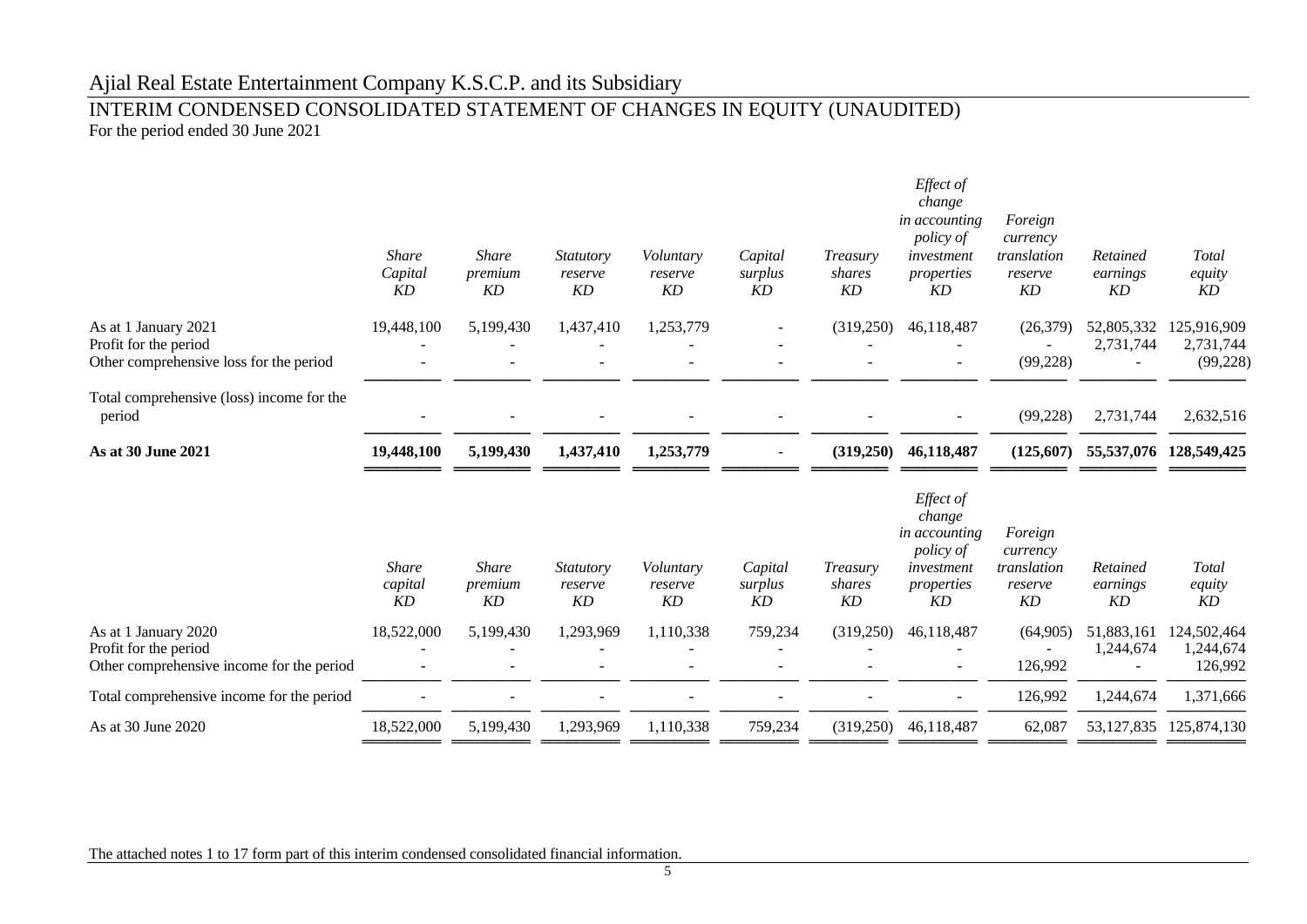## INTERIM CONDENSED CONSOLIDATED STATEMENT OF CASH FLOWS (UNAUDITED)

For the period ended 30 June 2021

|                                                                                                                                                                                                                                                                                                                              |              | Six months ended<br>30 June                                                 |                                                                                |  |
|------------------------------------------------------------------------------------------------------------------------------------------------------------------------------------------------------------------------------------------------------------------------------------------------------------------------------|--------------|-----------------------------------------------------------------------------|--------------------------------------------------------------------------------|--|
|                                                                                                                                                                                                                                                                                                                              | <b>Notes</b> | 2021<br>KD                                                                  | 2020<br>KD                                                                     |  |
| <b>OPERATING ACTIVITIES</b><br>Profit for the period<br>Adjustments to reconcile profit for the period to net cash flows:                                                                                                                                                                                                    |              | 2,731,744                                                                   | 1,244,674                                                                      |  |
| Share of result of associates<br>Unrealised gain on financial assets at fair value through profit or loss<br>Dividend income                                                                                                                                                                                                 | 6            | (1,763,066)<br>(354,220)<br>(11,099)                                        | (1,515,268)<br>(27, 820)                                                       |  |
| Interest income<br>Depreciation<br>Provision for employees' end of service benefits                                                                                                                                                                                                                                          |              | (22, 409)<br>47,303<br>25,392                                               | (37, 558)<br>44,824<br>37,761                                                  |  |
| Finance costs<br>Reversal of legal claims                                                                                                                                                                                                                                                                                    | 16           | 198,778<br>(822, 191)                                                       | 225,374                                                                        |  |
|                                                                                                                                                                                                                                                                                                                              |              | 30,232                                                                      | (28, 013)                                                                      |  |
| Working capital adjustments:<br>Account receivables and prepayments<br>Account payables and accruals                                                                                                                                                                                                                         |              | 203,106<br>224,482                                                          | 266,183<br>57,840                                                              |  |
| Cash flows from operations<br>Employees' end of service benefits paid                                                                                                                                                                                                                                                        |              | 457,820<br>(2,856)                                                          | 296,010                                                                        |  |
| Net cash flows from operating activities                                                                                                                                                                                                                                                                                     |              | 454,964                                                                     | 296,010                                                                        |  |
| <b>INVESTING ACTIVITIES</b><br>Additions to furniture and equipment<br>Additions to investment properties<br>Return of capital to investment in associates<br>Dividends received from associates<br>Net movement in wakala investment deposits<br>Interest income received<br>Dividend Received<br>Lease collection received | 5<br>6<br>6  | (17,061)<br>(5,055,366)<br>95,791<br>710,683<br>580,000<br>22,409<br>11,099 | (730)<br>(2,675,102)<br>121,381<br>1,776,707<br>(200,000)<br>37,558<br>351,933 |  |
| Net cash flows used in investing activities                                                                                                                                                                                                                                                                                  |              | (3,652,445)                                                                 | (588, 253)                                                                     |  |
| <b>FINANCING ACTIVITIES</b><br>Dividends paid<br>Finance costs paid<br>Lease payments<br>Murabaha finance facilities available                                                                                                                                                                                               |              | (6,301)<br>(198, 778)<br>(44, 630)<br>3,500,000                             | (209)<br>(225, 374)<br>(352,661)<br>2,000,000                                  |  |
| Net cash flows from financing activities                                                                                                                                                                                                                                                                                     |              | 3,250,291                                                                   | 1,421,756                                                                      |  |
| NET INCREASE IN CASH AND CASH EQUIVALENTS                                                                                                                                                                                                                                                                                    |              | 52,810                                                                      | 1,129,513                                                                      |  |
| Cash and cash equivalents at the beginning of the period                                                                                                                                                                                                                                                                     |              | 1,702,970                                                                   | 380,297                                                                        |  |
| CASH AND CASH EQUIVALENTS AT 30 JUNE                                                                                                                                                                                                                                                                                         | 7            | 1,755,780                                                                   | 1,509,810                                                                      |  |
| Non-cash transactions:<br>Retention payable<br>Additions to investment properties                                                                                                                                                                                                                                            |              | 440,744<br>(440,744)                                                        | 261,544<br>(261, 544)                                                          |  |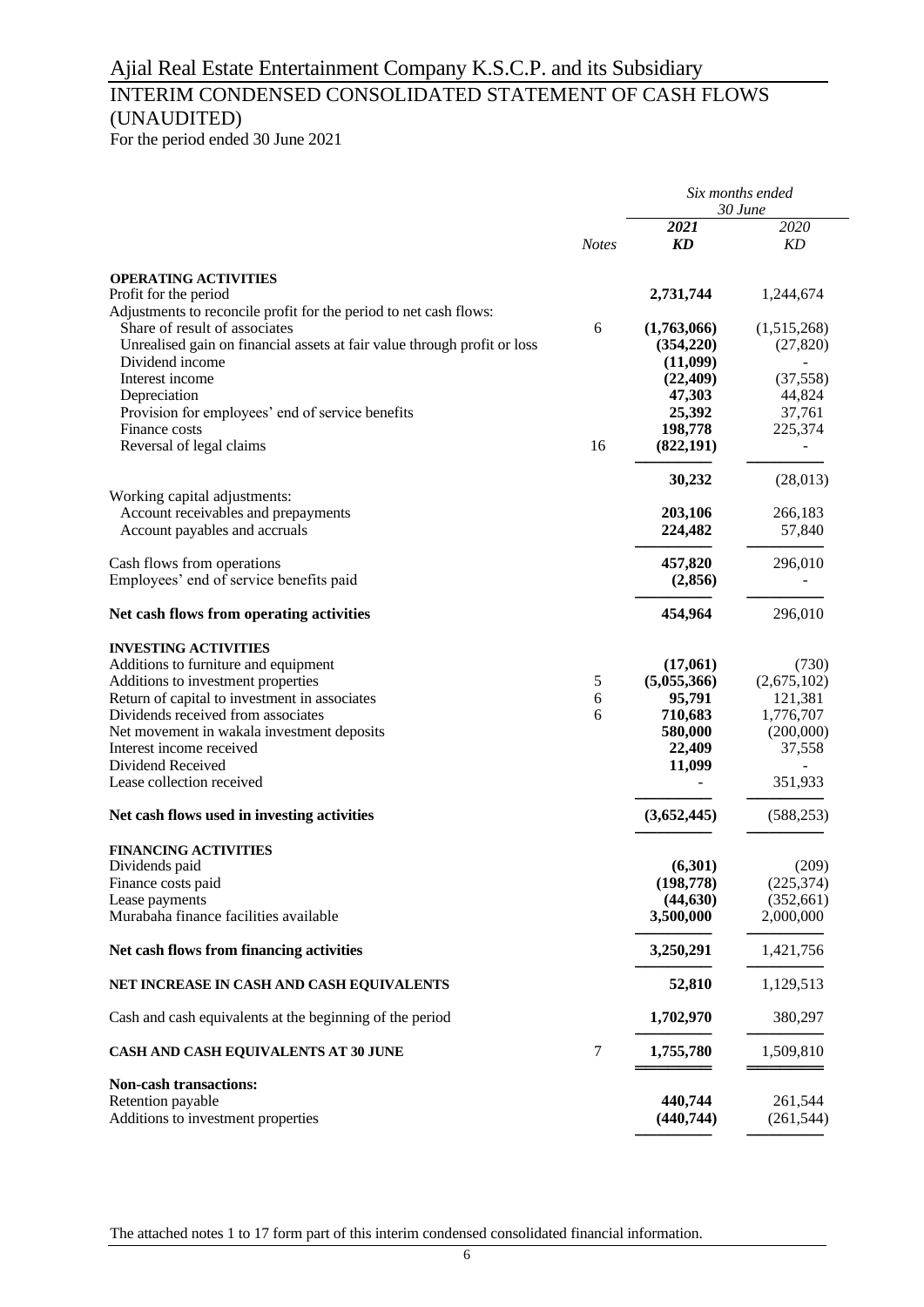As at and for the period ended 30 June 2021

### **1 CORPORATE INFORMATION**

The interim condensed consolidated financial information of Ajial Real Estate Entertainment Company K.S.C.P. (the "Parent Company") and its Subsidiary (collectively, the "Group") for the Six months period ended 30 June 2021 was authorised for issue in accordance with a resolution of the Board of Directors on 28 July 2021.

The Parent Company is a Kuwaiti Public Shareholding Company registered and incorporated in Kuwait on 26 October 1996. The Group is engaged in real estate, contracting and entertainment activities and all related real estate trading activities, which includes renting, purchasing and selling lands and buildings. The Parent Company's shares are listed on Boursa Kuwait.

The consolidated financial statements of the Group for the year ended 31 December 2020 were approved by the shareholders of the Parent Company at the Annual General Assembly Meeting (AGM) held on 16 March 2021.

The registered head office of the Parent Company is located at Al Hamra Tower, 26<sup>th</sup> Floor, Office No. 2, P.O. Box 22448, Safat 13085, Kuwait.

### **2 BASIS OF PREPARATION AND ACCOUNTING POLICIES**

The interim condensed consolidated financial information is presented in Kuwaiti Dinars ("KD"), which is also the functional currency of the Parent Company.

The interim condensed consolidated financial information of the Group has been prepared in accordance with IAS 34 Interim Financial Reporting ("IAS 34"), '*Interim Financial Reporting*'. The accounting policies used in the preparation of these interim condensed consolidated financial information are consistent with those used in the preparation of the annual consolidated financial statements for the year ended 31 December 2020.

The interim condensed consolidated financial information does not contain all information and disclosures required for annual consolidated financial statements prepared in accordance with International Financial Reporting Standards and should be read in conjunction with the Group's annual consolidated financial statements for the year ended 31 December 2020. In addition, results for the Six months ended 30 June 2021 are not necessarily indicative of the results that may be expected for the financial year ending 31 December 2021. In the opinion of management, all adjustments (consisting of normal recurring accruals) considered necessary for a fair presentation have been included.

### **3 NEW STANDARDS, INTERPRETATIONS AND AMENDMENTS ADOPTED BY THE GROUP**

The accounting policies adopted in the preparation of the interim condensed consolidated financial information are consistent with those followed in the preparation of the Group's annual consolidated financial statements for the year ended 31 December 2020, except for the adoption of new standards effective as of 1 January 2021. The Group has not early adopted any standard, interpretation or amendment that has been issued but is not yet effective.

Several amendments apply for the first time in 2021, but do not have a material impact on the interim condensed consolidated financial information of the Group.

**Interest Rate Benchmark Reform – Phase 2:** *Amendments to IFRS 9, IAS 39, IFRS 7, IFRS 4 and IFRS 16* The amendments provide temporary reliefs which address the financial reporting effects when an interbank offered rate (IBOR) is replaced with an alternative nearly risk-free interest rate (RFR).

The amendments include the following practical expedients:

- $\triangleright$  A practical expedient to require contractual changes, or changes to cash flows that are directly required by the reform, to be treated as changes to a floating interest rate, equivalent to a movement in a market rate of interest
- ➢ Permit changes required by IBOR reform to be made to hedge designations and hedge documentation without the hedging relationship being discontinued
- ➢ Provide temporary relief to entities from having to meet the separately identifiable requirement when an RFR instrument is designated as a hedge of a risk component

These amendments had no impact on the interim condensed consolidated financial information of the Group. The Group intends to use the practical expedients in future periods if they become applicable.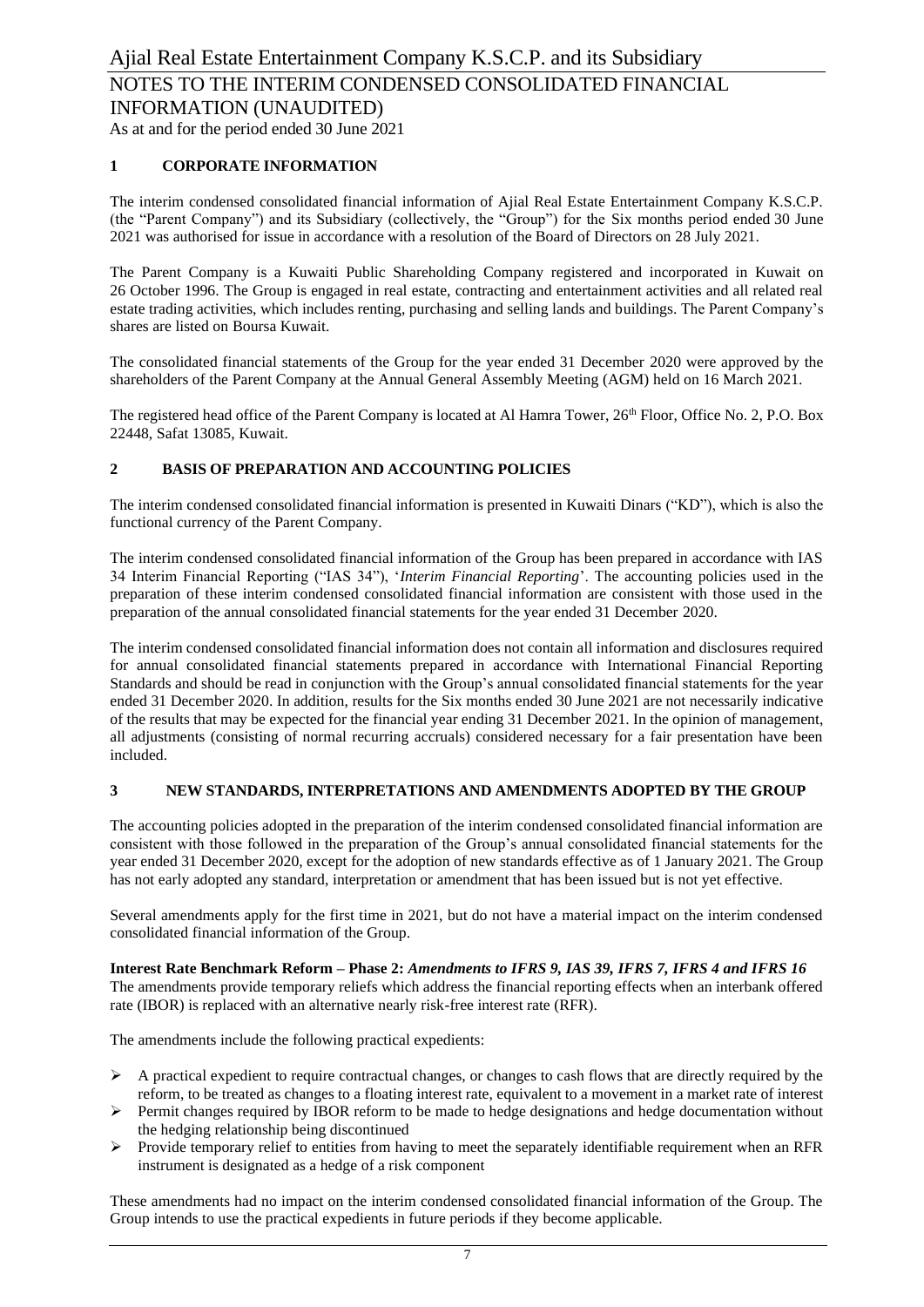As at and for the period ended 30 June 2021

### **4 BASIC AND DILUTED EARNINGS PER SHARE**

Basic earnings per share is calculated by dividing the profit for the period by the weighted average number of ordinary shares outstanding during the period (excluding treasury shares). Diluted earnings per share is calculated by dividing the profit for the period by the weighted average number of ordinary shares outstanding during the period (excluding treasury shares) plus the weighted average number of ordinary shares that would be issued on the conversion of all the dilutive potential ordinary shares into ordinary shares. As at 30 June, the Parent Company has no outstanding dilutive potential ordinary shares. As there are no dilutive instruments outstanding, basic and diluted earnings per share are identical.

The basic and diluted earnings per share for the six months period ended 30 June is as follows:

|                                                                             | Three months ended<br>$30$ June |             | Six months ended<br>$30$ June |             |
|-----------------------------------------------------------------------------|---------------------------------|-------------|-------------------------------|-------------|
|                                                                             | 2021                            | 2020        | 2021                          | 2020        |
| Profit for the period                                                       | 978,929                         | 521,398     | 2,731,744                     | 1,244,674   |
| Weighted average number of<br>ordinary shares outstanding during the period |                                 |             |                               |             |
| (excluding treasury shares)                                                 | 193,423,511                     | 193,423,511 | 193,423,511                   | 193,423,511 |
| Basic and diluted earnings per share                                        | 5.06 fils                       | $2.70$ fils | 14.12 fils                    | $6.43$ fils |

Basic and diluted earnings per share calculations for the period ended 30 June 2020 have been adjusted to take into account the issuance of bonus shares issued in 2020 (Note 9).

### **5 INVESTMENT PROPERTIES**

|                                                   | (Audited)  |             |            |
|---------------------------------------------------|------------|-------------|------------|
|                                                   | 30 June    | 31 December | 30 June    |
|                                                   | 2021       | 2020        | 2020       |
|                                                   | KD         | KD          | KD         |
| As at the beginning of the period / year          | 72,244,626 | 66,055,553  | 66,055,553 |
| <b>Additions</b>                                  | 5,496,110  | 7,278,473   | 2,936,646  |
| Change in fair value of investment properties     |            | (1,089,400) |            |
| As at the end of the period / year                | 77,740,736 | 72,244,626  | 68,992,199 |
| Investment properties are categorised as follows: |            |             |            |
|                                                   |            | (Audited)   |            |
|                                                   | 30 June    | 31 December | 30 June    |
|                                                   | 2021       | 2020        | 2020       |
|                                                   | KD         | KD          | KD         |
| Properties under development                      | 51,718,456 | 46,224,626  | 42,423,199 |

| .                                  |            |            |            |
|------------------------------------|------------|------------|------------|
|                                    |            |            |            |
| As at the end of the period / year | 77.740.736 | 72,244,626 | 68,992,199 |

As at 30 June 2021, investment properties with a carrying value of KD 73,418,457 (31 December 2020: KD 67,924,626 and 30 June 2020: KD 64,323,199) is pledged as a security against Murabaha payables of KD 23,900,000 (31 December 2020: KD 20,400,000 and 30 June 2020: KD 16,200,000) (Note 10) and bank overdraft of KD 1,253 (31 December 2020: KD 198,426 and 30 June 2020: KD 39,176) (Note 7).

Developed properties **26,022,280** 26,020,000 26,569,000

═══════ ═══════ ═══════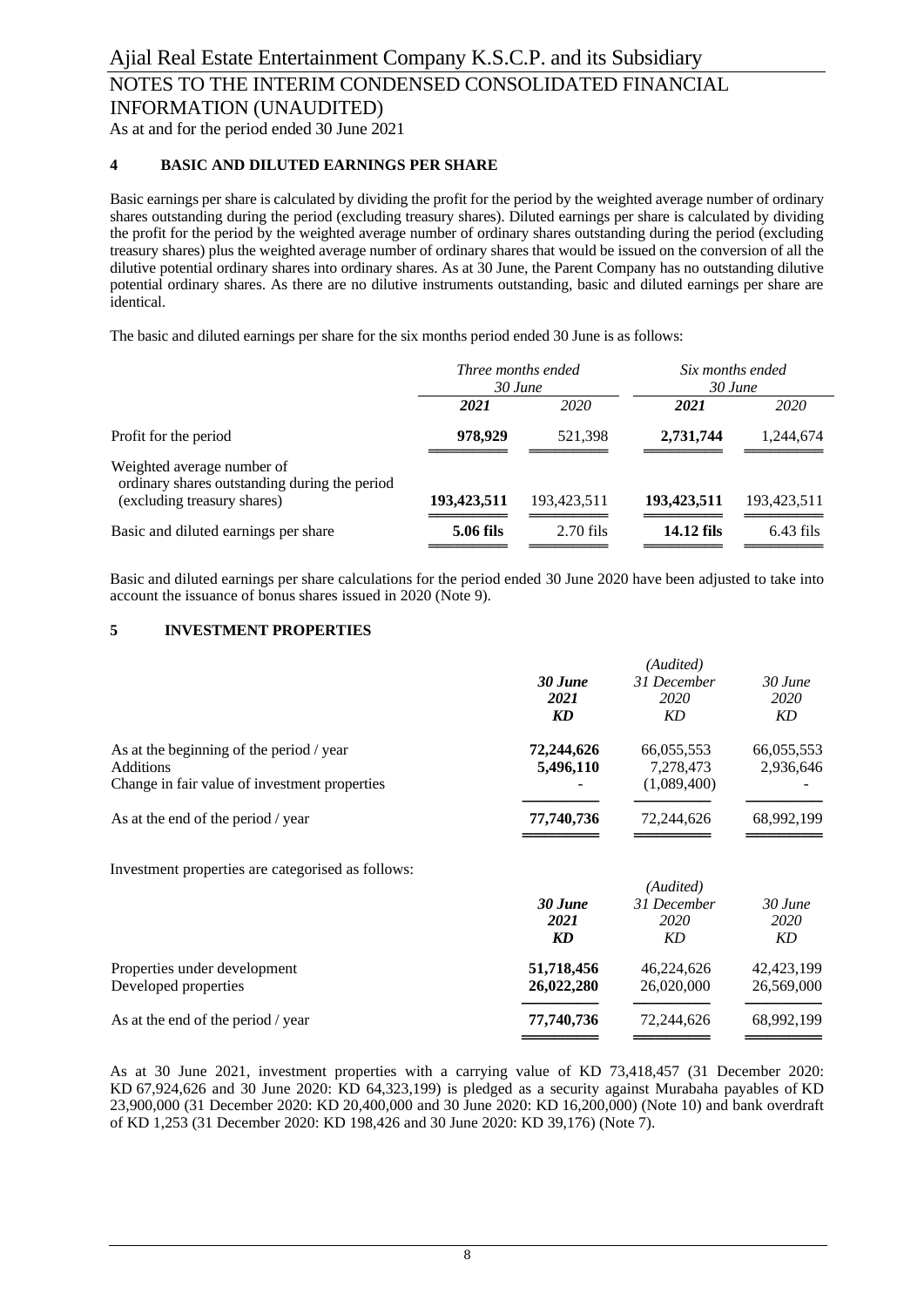# NOTES TO THE INTERIM CONDENSED CONSOLIDATED FINANCIAL

INFORMATION (UNAUDITED)

As at and for the period ended 30 June 2021

### **5 INVESTMENT PROPERTIES (continued)**

The fair value of investment properties has been determined based on valuations performed by two independent professional real estate valuers, who are industry specialised in valuing such type of investment properties. One of these valuers is a local bank and the other is a local reputable accredited valuer. Both valuers have used the following methods:

- **Properties under development has been valued using a combination of the sales comparison approach for the** land and cost approach for the construction work.
- Developed properties which generates rental income has been valued using the income capitalisation approach.

The Management believes that there is no significant change in the fair value of investment properties since the latest valuation performed as at 31 December 2020.

Fair value hierarchy disclosures for investment properties are provided in Note 13.

### **6 INVESTMENT IN ASSOCIATES**

Movement in the carrying value of investment in associates during the period /year is as follows:

|                                          | (Audited)  |             |             |  |
|------------------------------------------|------------|-------------|-------------|--|
|                                          | 30 June    | 31 December | 30 June     |  |
|                                          | 2021       | 2020        | <i>2020</i> |  |
|                                          | KD         | KD          | KD          |  |
| At the beginning of the period / year    | 71,910,996 | 70,825,737  | 70,825,737  |  |
| Share of results                         | 1,763,066  | 3,051,473   | 1,515,268   |  |
| Return of capital                        | (95,791)   | (228, 033)  | (121, 381)  |  |
| Dividends received                       | (710, 683) | (1,776,707) | (1,776,707) |  |
| Foreign currency translation adjustments | (99,228)   | 38.526      | 126.992     |  |
| At the end of the period / year          | 72,768,360 | 71,910,996  | 70,569,909  |  |
|                                          |            |             |             |  |

The share of results of an associate for the period ended 30 June 2021 have been recorded based on the management accounts.

### **7 CASH AND CASH EQUIVALENTS**

For the purpose of the interim condensed consolidated statement of cash flows, cash and cash equivalents are comprised of the following:

|                                          |                      | (Audited)               |                       |  |  |
|------------------------------------------|----------------------|-------------------------|-----------------------|--|--|
|                                          | 30 June              | 31 December             | 30 June               |  |  |
|                                          | 2021<br><b>KD</b>    | 2020<br>KD              | 20120<br>KD           |  |  |
| Bank balances and cash<br>Bank overdraft | 1,757,033<br>(1,253) | 1,901,396<br>(198, 426) | 1,548,986<br>(39,176) |  |  |
| Total cash and cash equivalents          | 1,755,780            | 1.702.970               | 1,509,810             |  |  |
|                                          |                      |                         |                       |  |  |

Bank overdraft represent facilities granted by local bank in Kuwaiti Dinars and carries an effective interest rates of 1.5% (31 December 2020: 1.5% and 30 June 2020: 1.5%) per annum over the Central Bank of Kuwait discount rate which is secured against certain investment properties (Note 5).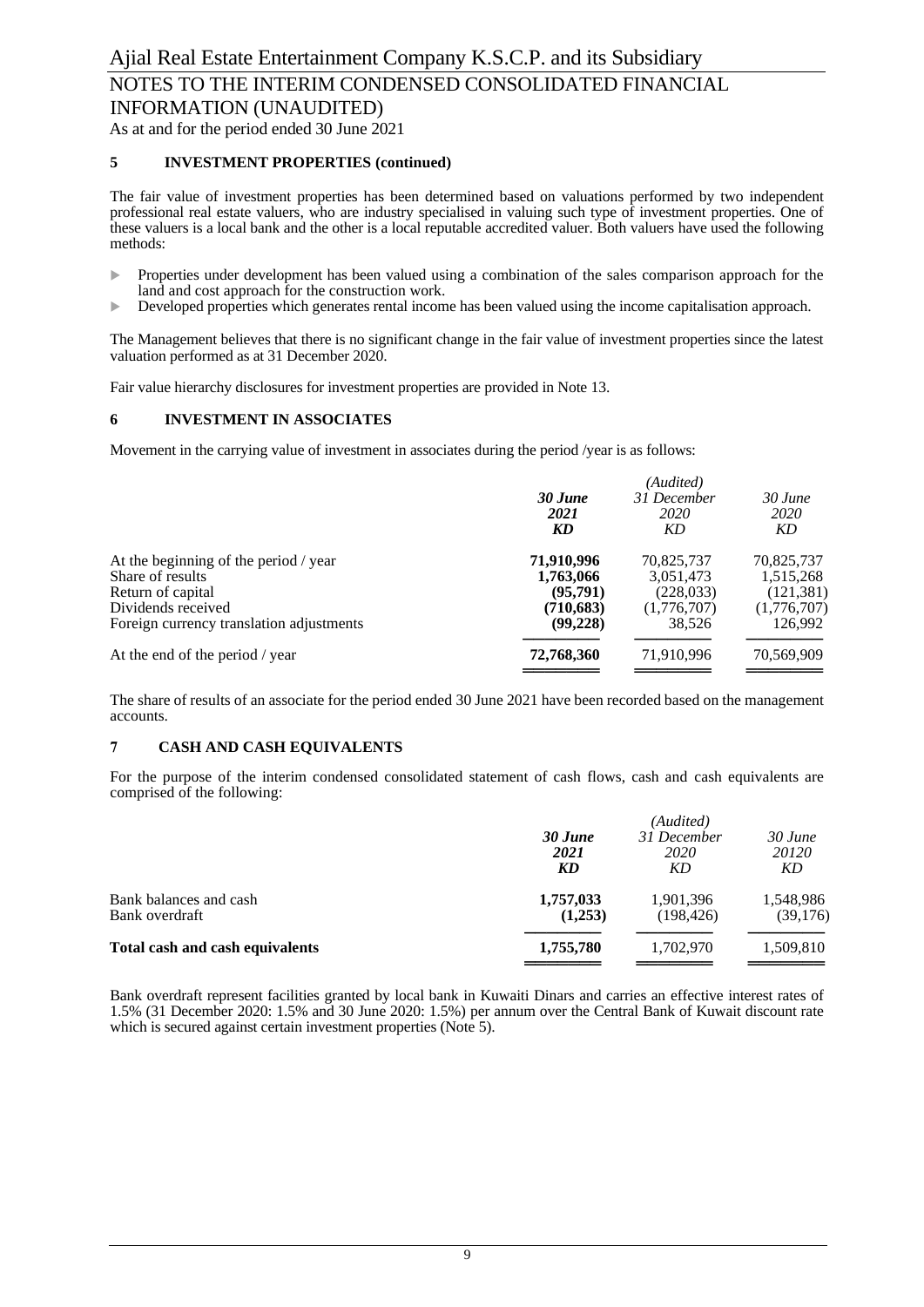## NOTES TO THE INTERIM CONDENSED CONSOLIDATED FINANCIAL INFORMATION (UNAUDITED)

As at and for the period ended 30 June 2021

### **8 SHARE CAPITAL**

|                                                         | (Audited)  |             |            |  |
|---------------------------------------------------------|------------|-------------|------------|--|
|                                                         | 30 June    | 31 December | $30$ June  |  |
|                                                         | 2021       | 2020        | 2020       |  |
|                                                         | KD         | KD          | KD         |  |
| Authorized, issued and paid up share capital            |            |             |            |  |
| 194,481,000 shares of 100 fils each (31 December 2020:  |            |             |            |  |
| 194,481,000 shares of 100 fils each and 30 June 2020    |            |             |            |  |
| 185,220,000 shares of 100 fils each) fully paid in cash | 19,448,100 | 19,448,100  | 18,522,000 |  |
|                                                         |            |             |            |  |

During the prior year, the Extra-Ordinary General Assembly ("EGM") of the Parent Company's shareholders approved the increase of the Parent Company's authorised, issued, and paid up share capital by issuing 9,261,000 bonus shares amounting to KD 926,100 to the shareholders registered in the Parent Company's records. The issuance of bonus shares was made through the Group's capital surplus and retained earnings.

The Annual General Assembly meeting ("AGM") of the Parent Company's shareholders held on 16 March 2021 approved the Board of Directors' recommendation not to distribute dividends for the year ended 31 December 2020 (2019: 5% bonus issue).

### **9 TREASURY SHARES**

| 30 June<br>2021<br>KD | (Audited)<br>31 December<br>2020<br>KD | 30 June<br>2020<br>KD |
|-----------------------|----------------------------------------|-----------------------|
| 1,057,489             | 1,057,489                              | 1,007,133             |
| 0.54%                 | 0.54%                                  | 0.54%                 |
| 248,510               | 187,176                                | 132,942               |
| 319,250               | 319,250                                | 319,250               |
|                       |                                        |                       |

The weighted average market price of the Parent Company's shares for the period ended 30 June 2021 was 235 fils per share (31 December 2020: 177 fils per share and 30 June 2020: 132 fils per share)

Reserves equivalent to the cost of treasury shares are not available for distribution throughout the period/year these shares are held by the Group as per CMA guidelines.

### **10 MURABAHA PAYABLE**

Murabaha payable is obtained from a local bank, denominated in Kuwaiti Dinar and carry a profit rate of 1.5% (31 December 2020: 1.5% and 30 June 2020: 3.63%) per annum over the Central Bank of Kuwait's discount rate and secured against certain investment properties with carrying value of KD 73,418,457 as at 30 June 2021 (31 December 2020: KD 67,924,626 and 30 June 2020: KD 64,323,199) (Note 5).

### **11 RELATED PARTY DISCLOSURES**

These represent transactions with major shareholders, directors, executive officers and key management personnel of the Group, close members of their families and companies of which they are principal owners or over which they are able to exercise control or significant influence entered into by the Group in the ordinary course of business. Pricing policies and terms of these transactions are approved by the Parent Company's management.

Transactions and balances with related parties included in the interim condensed consolidated financial information are as follows: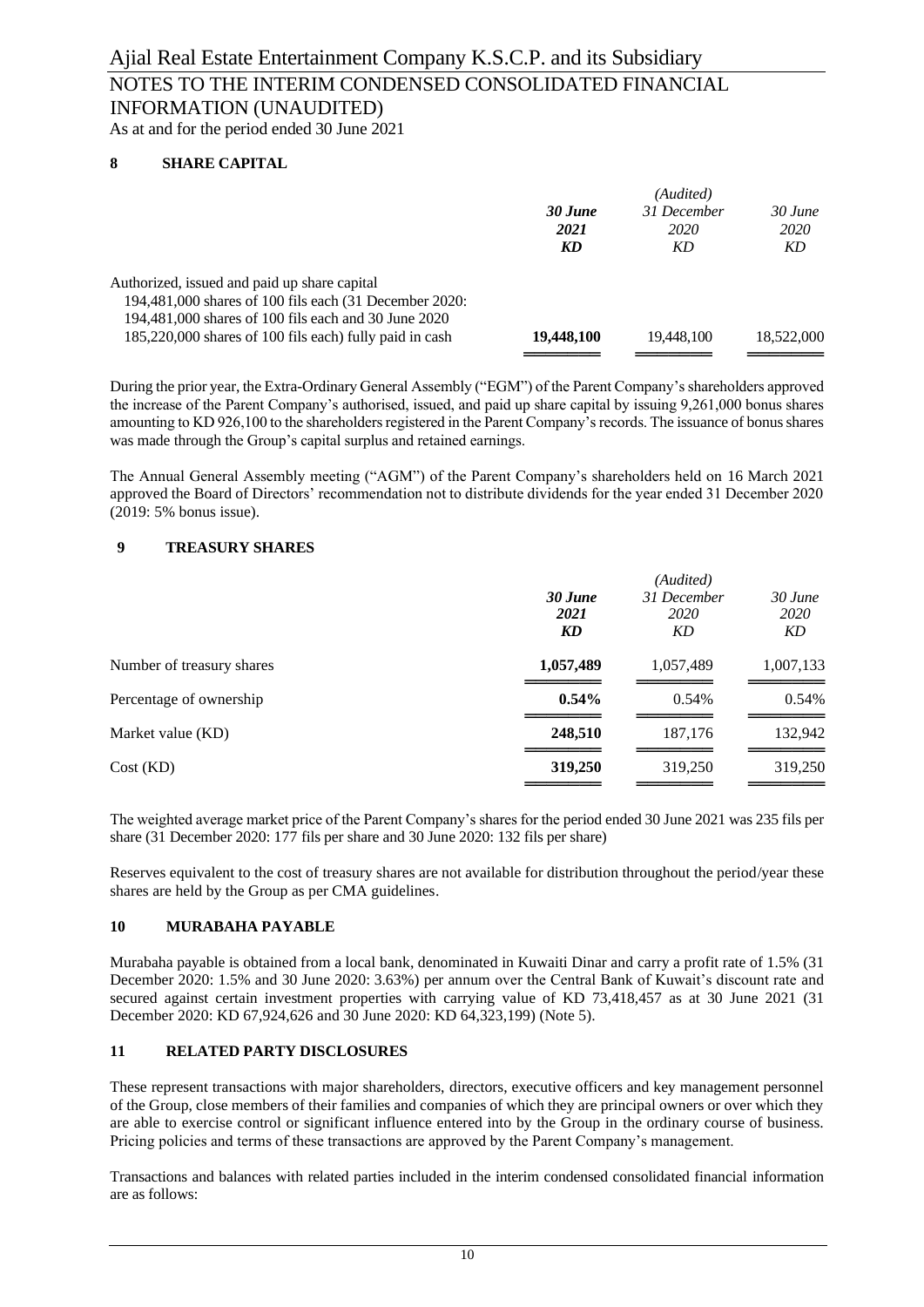# NOTES TO THE INTERIM CONDENSED CONSOLIDATED FINANCIAL

INFORMATION (UNAUDITED)

As at and for the period ended 30 June 2021

### **11 RELATED PARTY DISCLOSURES (continued)**

|                                                                                       | Three months ended<br>30 June |            | Six months ended<br>$30$ June |           |
|---------------------------------------------------------------------------------------|-------------------------------|------------|-------------------------------|-----------|
|                                                                                       | 2021                          | 2020       | 2021                          | 2020      |
|                                                                                       | KD                            | KD         | KD                            | KD        |
| Interim condensed consolidated statement of<br><i>profit or loss</i>                  |                               |            |                               |           |
| Rent and other expense (included in property<br>operating expenses and administrative |                               |            |                               |           |
| expenses) (an associate)                                                              | 1,110                         | 1,260      | 2,224                         | 2,524     |
|                                                                                       |                               |            | (Audited)                     |           |
|                                                                                       |                               | 30 June    | 31 December                   | $30$ June |
|                                                                                       | <i>Associate</i>              | 2021       | 2020                          | 2020      |
|                                                                                       | KD                            | KD         | KD                            | KD        |
| Interim condensed consolidated statement of<br>financial position:                    |                               |            |                               |           |
| Amounts (due to)/from a related party                                                 | (142, 381)                    | (142, 381) | (31, 139)                     | (17,664)  |
| Lease liabilities                                                                     | 888,533                       | 888,533    | 1,251,505                     | 1,621,777 |

Amounts due to a related party is interest free and is payable within one year from the reporting date.

|                                                                               | Three months ended<br>30 June |            | Six months ended<br>$30$ June |            |
|-------------------------------------------------------------------------------|-------------------------------|------------|-------------------------------|------------|
|                                                                               | 2021<br>KD                    | 2020<br>KD | 2021<br>KD                    | 2020<br>KD |
| Compensation of key management personnel:<br>Salaries and short-term benefits | 40,963                        | 43,383     | 83,180                        | 84,864     |
| Employees' end of service benefits                                            | 6,232                         | 6,253      | 12,416                        | 19,123     |
|                                                                               | 47,195                        | 49.636     | 95,596                        | 103,987    |

On 10 February 2021, the Board of Directors of the Parent Company proposed directors' remuneration of KD 20,000 for the year ended 31 December 2020 (2019: KD 50,000). This proposal was subject to the approval of the shareholders at the AGM of the Parent Company.

The Annual General Assembly of the Parent Company's shareholders held on 16 March 2021 approved the board of directors' recommendation to distribute a directors' remuneration of KD 20,000 (2019: approved not to distribute a directors' remuneration for the year ended 31 December 2019 accordingly, the unutilized amount of KD 50,000 has been reversed to other income during that year).

### **12 FAIR VALUE MEASUREMENT**

Investment properties and financial assets at fair value through profit or loss have been stated at fair values. For other financial assets and financial liabilities carried at amortized cost, the carrying value is not significantly different from their fair values as most of these assets and liabilities are of short-term maturity or repriced immediately based on market movement in interest rates.

### **Fair value hierarchy**

All assets and liabilities for which fair value is measured or disclosed in the interim condensed consolidated financial information are categorised within the fair value hierarchy, described as follows, based on the lowest level input that is significant to the fair value measurement as a whole:

- Level 1 Quoted (unadjusted) market prices in active markets for identical assets or liabilities;
- Level 2 Valuation techniques for which the lowest level input that is significant to the fair value measurement is directly or indirectly observable; and
- Level 3 Valuation techniques for which the lowest level input that is significant to the fair value measurement is unobservable.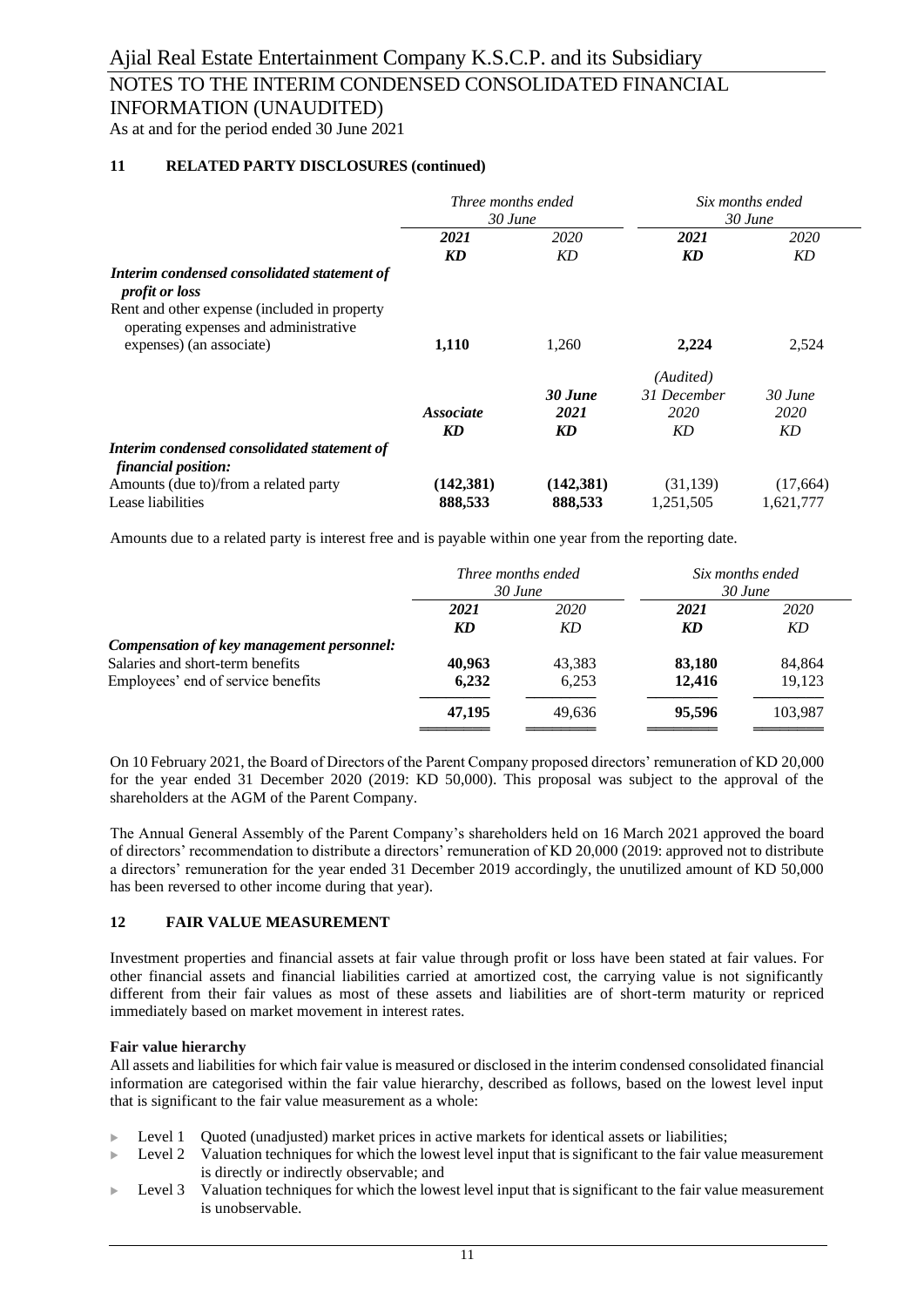# NOTES TO THE INTERIM CONDENSED CONSOLIDATED FINANCIAL

INFORMATION (UNAUDITED)

As at and for the period ended 30 June 2021

### **12 FAIR VALUE MEASUREMENT (continued)**

The following table shows an analysis of the Group's assets recorded at fair value by level of the fair value hierarchy:

|                                                          | Level 2<br><b>KD</b> | Level 3<br><b>KD</b> | Total<br>KD |
|----------------------------------------------------------|----------------------|----------------------|-------------|
| As at 30 June 2021                                       |                      |                      |             |
| Investment properties                                    | 51,718,456           | 26,022,280           | 77,740,736  |
| Financial assets at fair value through profit or<br>loss |                      | 1,864,941            | 1,864,941   |
|                                                          |                      |                      |             |
| As at 31 December 2020 (Audited)                         |                      |                      |             |
| Investment properties                                    | 46,224,626           | 26,020,000           | 72,244,626  |
| Financial assets at fair value through profit or<br>loss |                      | 1,510,721            | 1,510,721   |
| As at 30 June 2020                                       |                      |                      |             |
| Investment properties                                    | 42,423,199           | 26,569,000           | 68,992,199  |
| Financial assets at fair value through profit or<br>loss |                      | 1,614,848            | 1,614,848   |
|                                                          |                      |                      |             |

The following table shows a reconciliation of the opening and closing amount of level 3 financial assets:

|                                                                                             | At the<br>beginning<br>$of$ the period $/$<br>year<br>KD | Net gains<br>$(\text{losses})$<br>KD | Net purchases,<br>transfers, sales<br>and settlements<br>KD        | At the<br>end of the<br>period / year<br>KD |
|---------------------------------------------------------------------------------------------|----------------------------------------------------------|--------------------------------------|--------------------------------------------------------------------|---------------------------------------------|
| As at 30 June 2021<br>Financial assets at fair value though profit or<br>loss               | 1,510,721                                                | 354,220                              |                                                                    | 1,864,941                                   |
| As at 31 December 2020 (Audited)<br>Financial assets at fair value though profit or<br>loss | 1,587,028                                                | (76, 307)                            |                                                                    | 1,510,721                                   |
| As at 30 June 2020<br>Financial assets at fair value though profit<br>or loss               | 1,587,028                                                | 27,820                               |                                                                    | 1,614,848                                   |
|                                                                                             | At the<br>beginning<br>of the<br>period / year<br>KD     | Net losses<br>KD                     | Net purchases,<br>transfers, sales<br>and settlements<br><b>KD</b> | At the<br>end of the<br>period / year<br>KD |
| As at 30 June 2021<br>Investment properties                                                 | 26,020,000                                               |                                      | 2,280                                                              | 26,022,280                                  |
| As at 31 December 2020 (Audited)<br>Investment properties                                   | 26,569,000                                               | (602, 400)                           | 53,400                                                             | 26,020,000                                  |
| As at 30 June 2020<br>Investment properties                                                 | 26,569,000                                               |                                      |                                                                    | 26,569,000                                  |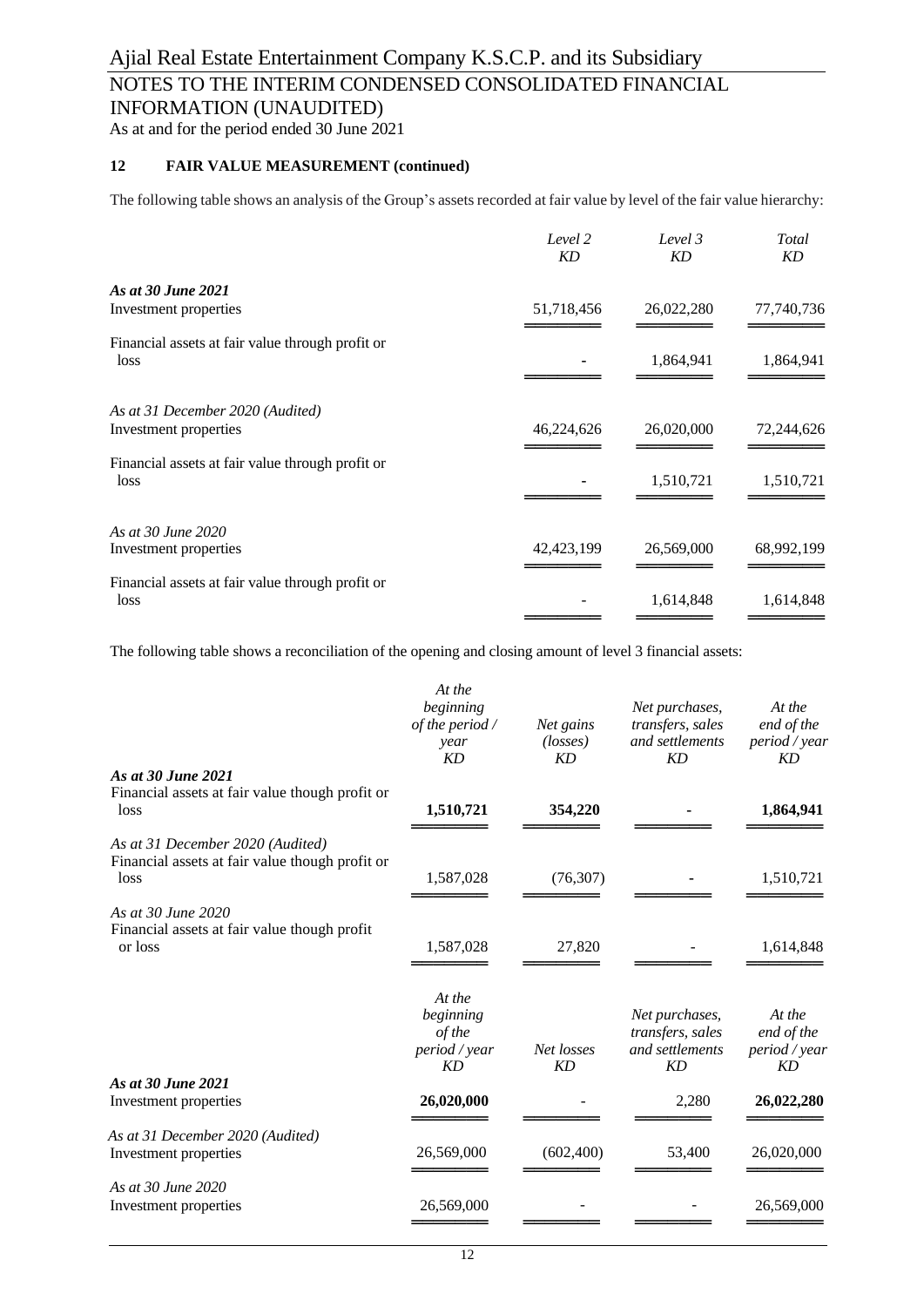# NOTES TO THE INTERIM CONDENSED CONSOLIDATED FINANCIAL

INFORMATION (UNAUDITED)

As at and for the period ended 30 June 2021

### **12 FAIR VALUE MEASUREMENT (continued)**

### *Description of significant unobservable inputs to valuation of financial assets:*

### *Managed funds:*

Managed funds have been valued based on Net Asset Value (NAV) provided by the custodian of the fund, the sensitivity of the fair value measurement to changes in unobservable inputs is not available.

*Unquoted equity securities:*

|                            | Significant<br>unobservable<br><i>Valuation</i><br><i>techniques</i><br>inputs |          | Range   | Sensitivity of the input to<br>fair value                                                              |  |
|----------------------------|--------------------------------------------------------------------------------|----------|---------|--------------------------------------------------------------------------------------------------------|--|
| Unquoted equity securities | Average market<br>multiples approach                                           | $DLOM *$ | 15%-60% | 5% increase (decrease) in the<br>discount would decrease<br>(increase) the fair value by<br>KD 90,903. |  |

Discount for lack of marketability represents the amounts that the Group has determined that market participants would take into account when pricing the investments.

### *Description of valuation techniques used and key inputs to valuation of investment properties:*

### *Investment properties*

### *Property under development*

Property under development is valued using a combination of the sales comparison approach for the land and cost approach for the construction work. Sales comparison approach is based on a comparison of active market prices for similar properties and recent arm's length market transactions, adjusted for difference in the nature, location or condition of the specific property. Estimated cost approach is based on a comparison of the cost of constructing a similar property taking into consideration depreciation of the construction costs, adjusted for difference in the nature, location or condition of the specific property.

### *Developed properties*

Developed properties are valued using the income capitalization approach, which is based on capitalization of the discounted annual cash flows from the property. This is calculated by discounting rental income generated annually by the property using the current market discount rate.

### **13 SEGMENT INFORMATION**

For management purposes, the Group is organized into business units based on their products and services, and has two reportable operating segments as follows:

- Real estate investing activities comprises investment and trading in real estate and construction or development of real estate for the sale in the ordinary course of business and other related real estate services.
- Equities and other investing activities comprise participation in financial and real estate funds and managing the Group's liquidity requirements.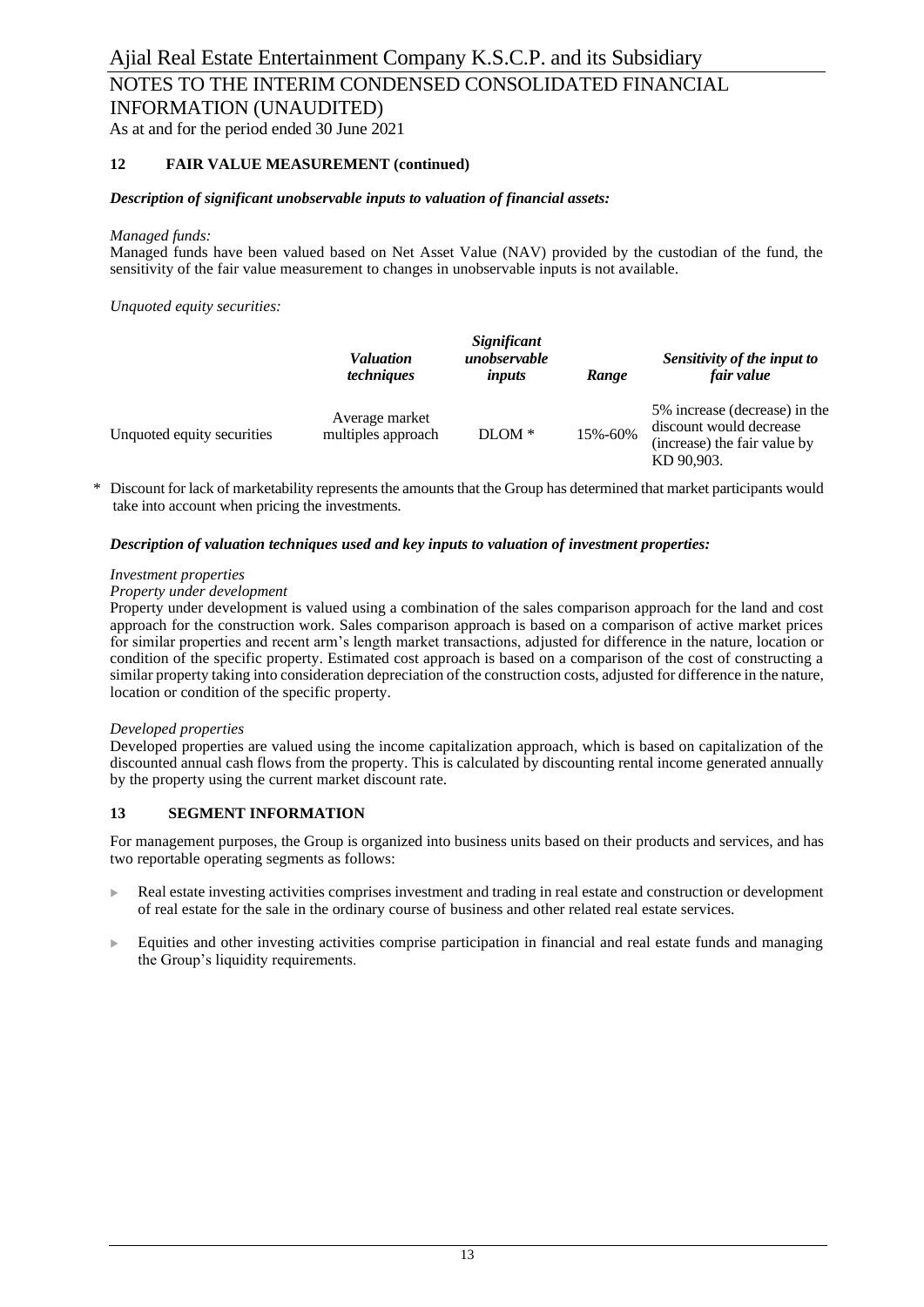# NOTES TO THE INTERIM CONDENSED CONSOLIDATED FINANCIAL

INFORMATION (UNAUDITED)

As at and for the period ended 30 June 2021

### **13 SEGMENT INFORMATION (continued)**

Segment reporting information is as follows:

| Real estate<br>activities<br>KD        | Equities and<br>other investing<br>activities<br>KD        | Unallocated<br>KD                                  | Total<br>KD                                                  |
|----------------------------------------|------------------------------------------------------------|----------------------------------------------------|--------------------------------------------------------------|
|                                        |                                                            |                                                    |                                                              |
|                                        |                                                            |                                                    | 3,232,342                                                    |
|                                        | 354,220                                                    |                                                    | 354,220                                                      |
| (172, 594)                             |                                                            | (483, 446)                                         | (198, 778)<br>(656, 040)                                     |
| 432,394                                | 1,977,482                                                  | 321,868                                            | 2,731,744                                                    |
|                                        |                                                            |                                                    |                                                              |
|                                        |                                                            |                                                    | 156,164,905                                                  |
| 14,493,724                             | 10,000,000                                                 | 3,121,756                                          | 27,615,480                                                   |
| Real estate<br>activities<br><b>KD</b> | Equities and<br>other investing<br>activities<br><b>KD</b> | Unallocated<br>KD                                  | Total<br>KD                                                  |
| 874,088                                | 3,113,973                                                  | 170,992                                            | 4,159,053                                                    |
| (1,089,400)                            |                                                            |                                                    | (1,089,400)                                                  |
|                                        | (76, 307)                                                  |                                                    | (76, 307)                                                    |
|                                        |                                                            |                                                    | (466, 642)<br>(1,150,785)                                    |
|                                        |                                                            |                                                    |                                                              |
| (488, 115)                             | 2,697,846                                                  | (833, 812)                                         | 1,375,919                                                    |
|                                        |                                                            |                                                    |                                                              |
| 72,244,626                             | 73,421,717                                                 | 5,099,059                                          | 150,765,402                                                  |
| 11,144,665                             | 10,000,000                                                 | 3,703,828                                          | 24,848,493                                                   |
|                                        | 604,988<br>77,740,736<br>(272, 803)                        | 1,774,165<br>(150,903)<br>74,633,301<br>(339, 820) | 853,189<br>(47, 875)<br>3,790,868<br>(126, 822)<br>(877,982) |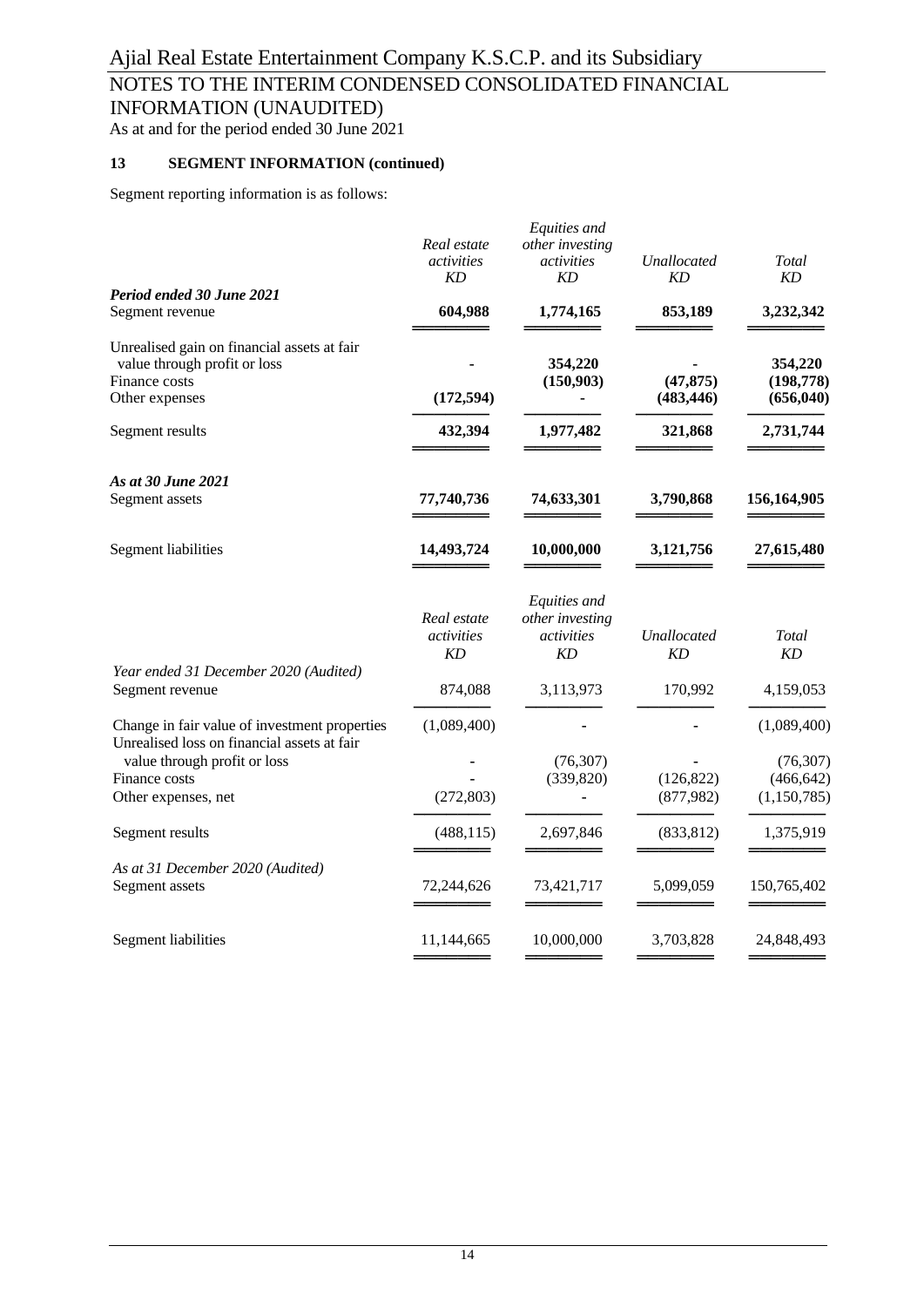## NOTES TO THE INTERIM CONDENSED CONSOLIDATED FINANCIAL INFORMATION (UNAUDITED)

As at and for the period ended 30 June 2021

### **13 SEGMENT INFORMATION (continued)**

| Real estate<br>activities<br>KD | Equities and<br>other investing<br><i>activities</i><br>KD | <b>Unallocated</b><br>KD | Total<br>KD |
|---------------------------------|------------------------------------------------------------|--------------------------|-------------|
|                                 |                                                            |                          |             |
| 392,404                         | 1,515,268                                                  | 105,072                  | 2,012,744   |
|                                 |                                                            |                          |             |
|                                 |                                                            |                          | 27,820      |
|                                 |                                                            |                          | (225, 374)  |
|                                 |                                                            | (433,526)                | (570, 516)  |
| 255,414                         | 1,357,148                                                  | (367, 888)               | 1,244,674   |
|                                 |                                                            |                          |             |
| 68,992,199                      | 72,184,757                                                 | 5,362,052                | 146,539,008 |
| 6,764,838                       | 10,000,000                                                 | 3,900,040                | 20,664,878  |
|                                 | (136,990)                                                  | 27,820<br>(185,940)      | (39, 434)   |

### **14 CONTINGENT LIABILITIES**

As at 30 June 2021, the Group has contingent liabilities representing letter of guarantee amounting to KD 21,399 (31 December 2020: KD 21,399 and 30 June 2020: KD 21,399) issued to the Ministry of Finance in respect of its investment properties, from which it is anticipated that no material liability will arise.

### **15 CAPITAL COMMITMENTS**

The Group has entered into construction contracts with third parties and is consequently committed to future capital expenditure in respect of properties under construction of KD 6,596,990 (31 December 2020: KD 10,481,762 and 30 June 2020: KD 13,390,417).

### **16 REVERSAL OF LEGAL CLAIM**

During the previous years, the Parent Company recorded a provision for legal claim relating to National Labour Support Tax (NLST) claimed by the Ministry of Finance for the fiscal year 2012. In 2015, the Group raised a legal case against the Ministry of Finance requesting a cancellation of this claim and since that time, the case was under the assessment of the court of litigation. The final verdict was issued by the Court of Cassation on 10 March 2021 in favor of the Group stipulating the cancellation of this claim, Accordingly, based on the final verdict issued, the Group has reversed the excess provision recorded previously of KD 822,191 in the interim condensed consolidated statement of profit or loss for the period then ended.

### **17 IMPACT OF COVID-19**

The COVID-19 pandemic continues to spread across global geographies causing disruption to business and economic activities and bringing significant uncertainties to the global economic environment. Fiscal and monetary authorities worldwide launched extensive responses designed to mitigate the severe consequences of the pandemic.

The Group considered the potential impact of the current economic volatility on the reported amounts of the Group's financial and non-financial assets. The reported amounts best represent management's assessment based on observable information. Markets, however, remain volatile and asset carrying values remain sensitive to market fluctuations. The impact of the highly uncertain economic environment remains judgmental and the Group will accordingly continue to reassess its position and the related impact on a regular basis.